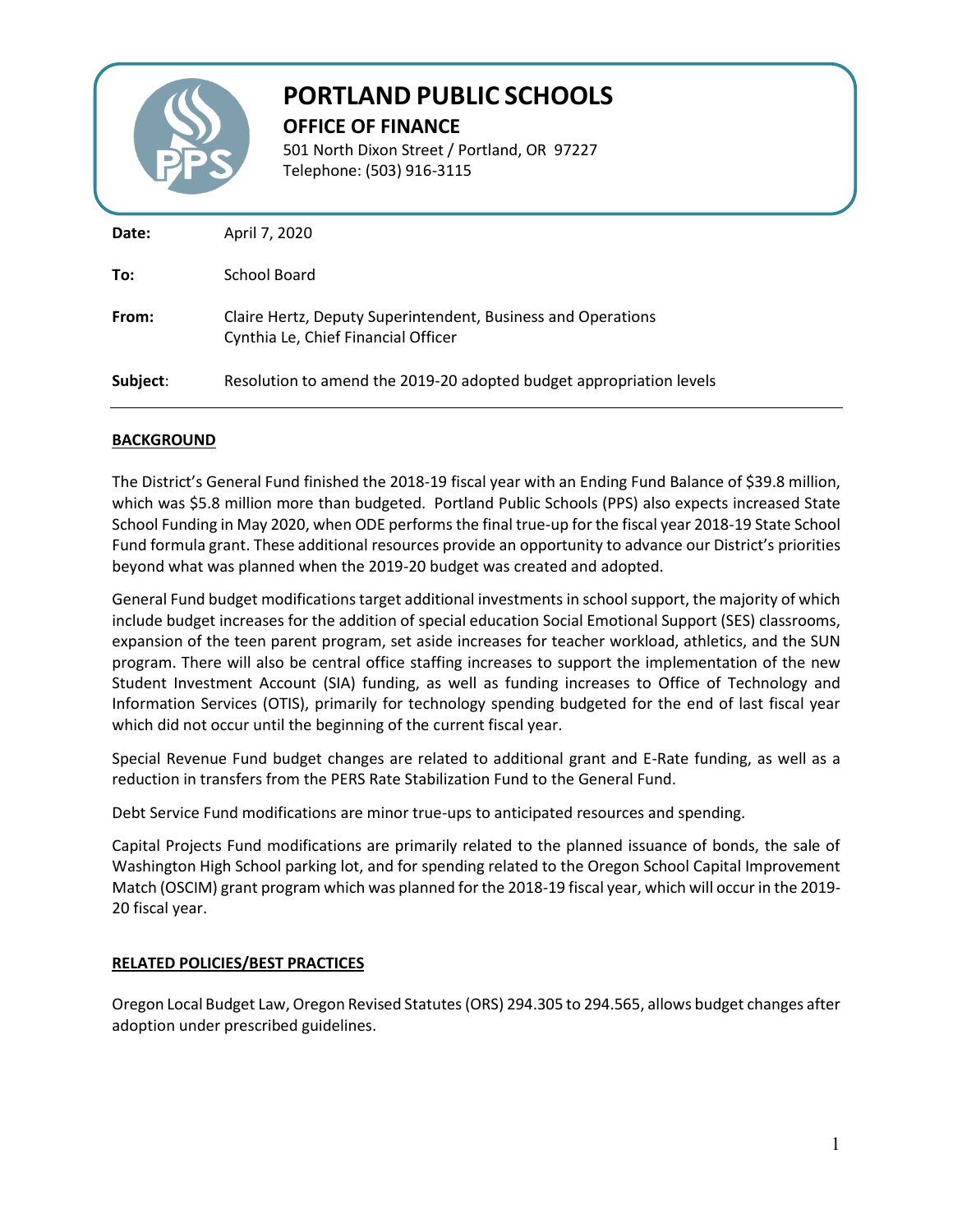### **ANALYSIS OF SITUATION**

Should the Board choose not to pass this resolution, we will end the year out of compliance with Oregon Local Budget Law (ORS) 294.305 to 294.565, which would result in audit findings.

#### **FISCAL IMPACT**

There is no fiscal impact beyond that which has been outlined above.

#### **COMMUNITY ENGAGEMENT (IF APPLICABLE)**

Not Applicable

#### **TIMELINE FOR IMPLEMENTATION / EVALUATION**

Staff will perform appropriate budget transfers within fifteen business days of the resolution's passage.

#### **BOARD OPTIONS WITH ANALYSIS**

The Board may choose to pass or not pass the proposed resolution. If passed, the current spending plan will continue through June 30, 2020. Consequences of non-passage were previously discussed above.

#### **CONNECTION TO BOARD GOALS**

This proposed additional spending allocates resources to support enhancement of equitable opportunities and outcomes for all students, by focusing resources as discussed above.

#### **STAFF RECOMMENDATION**

Staff recommends that the Board pass the proposed resolution to allow continued investment into instructional initiatives, and to enable capital spending related to new resources.

*As a member of the PPS Executive Leadership Team, I have reviewed this staff report.* 

*\_\_\_\_\_\_\_\_\_ (Initials)* CH

#### **ATTACHMENTS**

- A. Resolution
- B. Summary of Amendments to 2019-20 Budget Amendment #1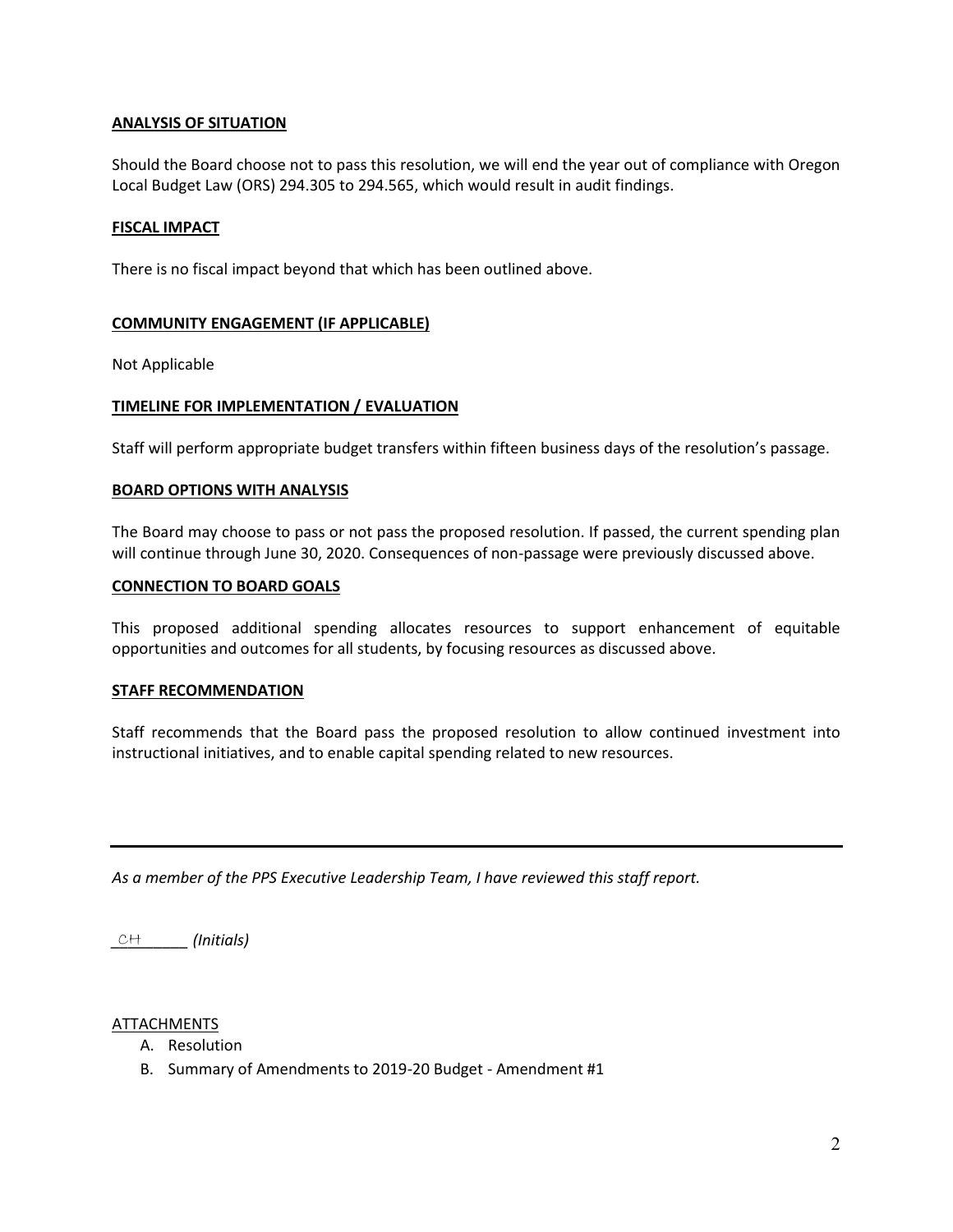## **RESOLUTION No. XXXX Amendment to the Fiscal Year 2019‐20 Budget For School District No. 1J, Multnomah County, Oregon**

#### **RECITALS**

- WHEREAS, On June 25, 2019 the Board of Education ("Board"), by way of Resolution No. 5913, voted to adopt an annual budget for the Fiscal Year 2019‐20 as required under Local Budget Law; and
- WHEREAS, Board Policy 8.10.030‐AD, "Budget Reallocations Post Budget Adoption," establishes the guidelines to ensure consistent and detailed communication on fiscal issues between the Superintendent and the Board; and
- WHEREAS Oregon Local Budget Law, ORS 294.471, allows budget changes after adoption under prescribed guidelines; and
- WHEREAS This resolution is to enable the Board to approve Amendment to the annual budget for the Fiscal Year 2019‐20, and is allowed under ORS 294.471(a) (b) (c) & (d) which state that the budget may be amended at a regular meeting of the governing body; and
- WHEREAS This Amendment adjusts function allocation for funds to more accurately reflect intended expenditures, adjusts appropriation levels as needed, makes corrections for technical errors that occurred during the budget development and adjusts revenues and resources for known or expected significant changes, and
- WHEREAS Expenditures in Fund 400 will be changed by more than 10% under this amendment. Local budget law requires a public hearing on these changes. A public hearing occurred prior to Board action; and
- WHEREAS The Superintendent recommends approval of this resolution.

#### **RESOLUTION**

NOW THEREFORE BE IT RESOLVED BY the Board of Directors of Portland Public Schools, after public hearing on this amendment as required under local budget law, hereby amends budgeted expenditure appropriation levels as summarized by Fund and Appropriation Level in Attachment B for the fiscal year beginning July 1, 2019.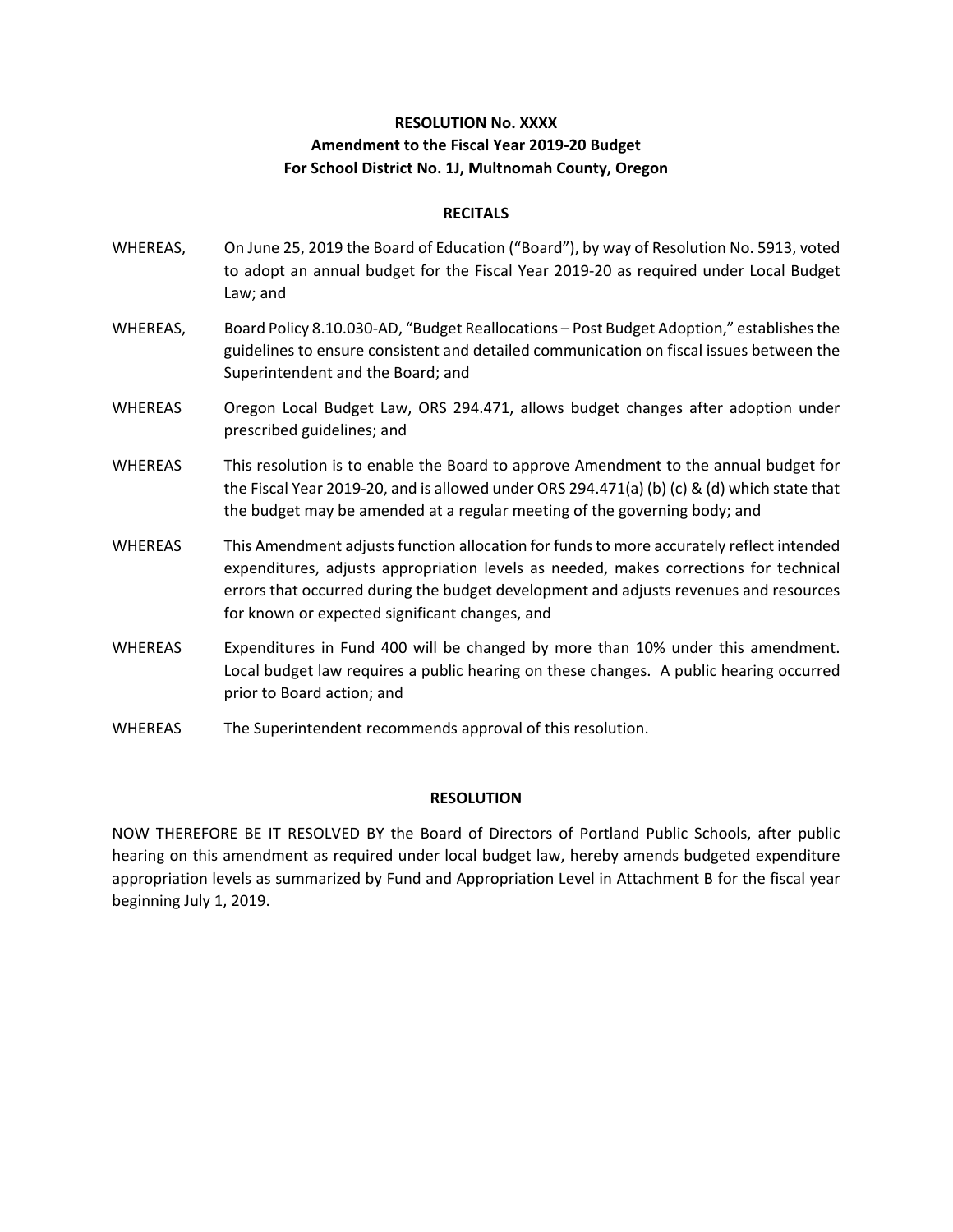## Summary of Amendments to 2019-20 Budget Amendment #1

| Fund 100 - General Fund                    | <b>Adopted</b><br><b>Budget</b> | Change<br><b>Amount</b> | <b>Amendment</b><br>#1 |
|--------------------------------------------|---------------------------------|-------------------------|------------------------|
| Resources                                  |                                 |                         |                        |
| <b>Beginning Fund Balance</b>              | 34,112                          | 5,775                   | 39,887                 |
| <b>Local Sources</b>                       | 382,890                         | 2,662                   | 385,552                |
| Intermediate Sources                       | 13,357                          |                         | 13,357                 |
| <b>State Sources</b>                       | 259,360                         | 11,715                  | 271,075                |
| <b>Federal Sources</b>                     |                                 |                         |                        |
| <b>Other Sources</b>                       | 2,050                           | (2,000)                 | 50                     |
| <b>Total</b>                               | 691,769                         | 18,152                  | 709,921                |
| Requirements                               |                                 |                         |                        |
| Instruction                                | 371,970                         | 8,979                   | 380,949                |
| <b>Support Services</b>                    | 289,512                         | 9,174                   | 298,686                |
| <b>Enterprise &amp; Community Services</b> | 1,901                           |                         | 1,901                  |
| Facilities Acquisition & Construction      |                                 | $\blacksquare$          |                        |
| Debt Service & Transfers Out               | 1,704                           | (1)                     | 1,703                  |
| Contingency                                | 26,682                          |                         | 26,682                 |
| <b>Ending Fund Balance</b>                 |                                 |                         |                        |
| <b>Total</b>                               | 691,769                         | 18,152                  | 709,921                |
|                                            |                                 |                         |                        |
|                                            |                                 |                         |                        |
| Fund 200 -Special Revenue Fund             | <b>Adopted</b><br><b>Budget</b> | Change<br><b>Amount</b> | Amendment<br>#1        |
|                                            |                                 |                         |                        |
| Resources                                  |                                 |                         |                        |
| <b>Beginning Fund Balance</b>              | 34,896                          |                         | 34,896                 |
| <b>Local Sources</b>                       | 24,876                          | 2,162                   | 27,038                 |
| Intermediate Sources                       | 146                             |                         | 146                    |
| <b>State Sources</b>                       | 23,990                          |                         | 23,990                 |
| <b>Federal Sources</b>                     | 53,500                          | 625                     | 54,125                 |
| <b>Other Sources</b>                       |                                 |                         |                        |
| <b>Total</b>                               | 137,408                         | 2,787                   | 140,195                |
| Requirements                               |                                 |                         |                        |
| Instruction                                | 52,519                          |                         | 52,519                 |
| <b>Support Services</b>                    | 30,839                          | 1,637                   | 32,476                 |
| <b>Enterprise &amp; Community Services</b> | 22,385                          | 1,000                   | 23,385                 |
| Facilities Acquisition & Construction      | 59                              | 150                     | 209                    |
| Debt Service & Transfers Out               | 2,000                           | (2,000)                 |                        |
| Contingency                                |                                 |                         |                        |
| <b>Ending Fund Balance</b>                 | 29,606                          | 2,000                   | 31,606                 |

Note: All numbers are in thousands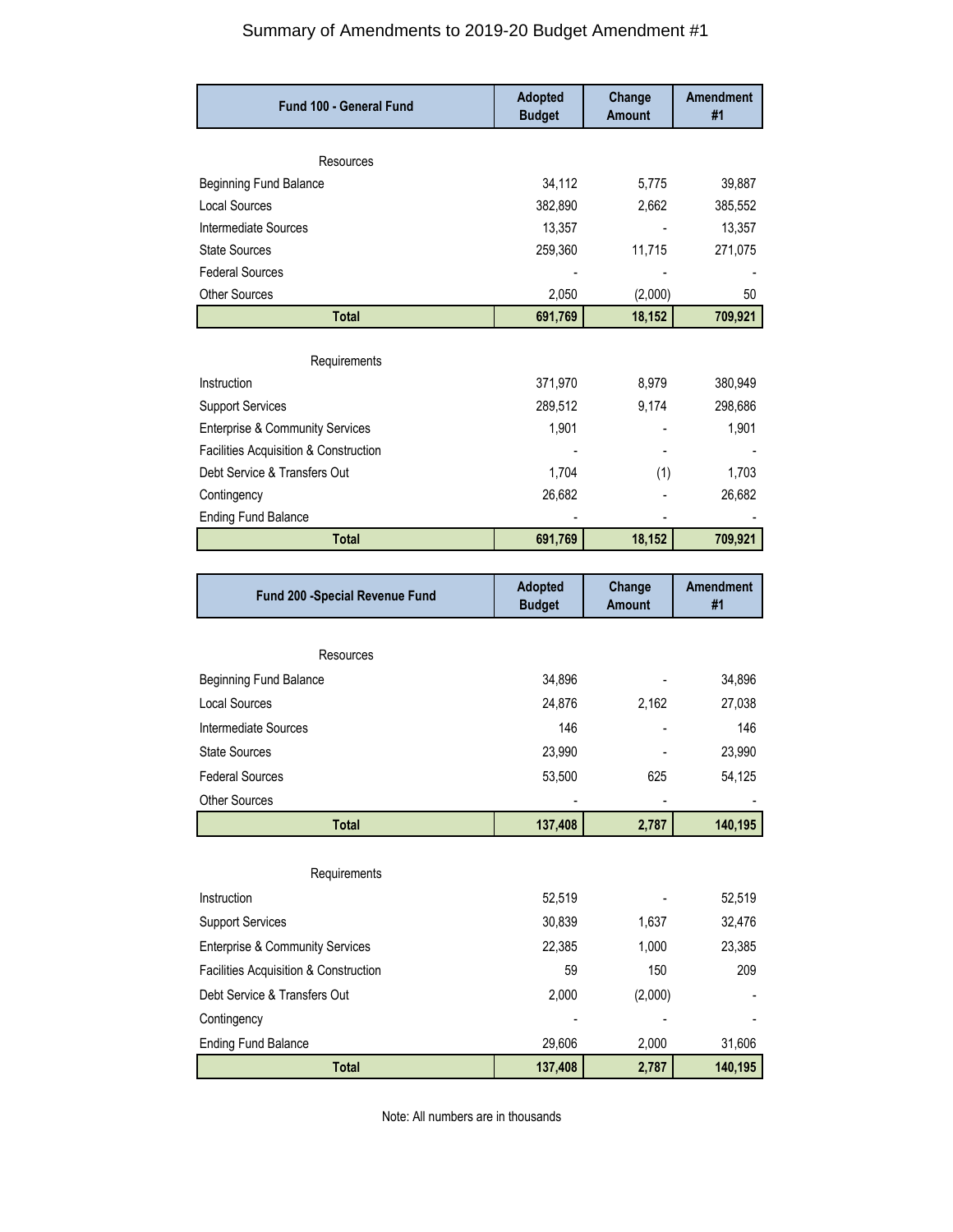## Summary of Amendments to 2019-20 Budget Amendment #1

| <b>Fund 300 - Debt Service Funds</b>                                  | <b>Adopted</b><br><b>Budget</b> | Change<br>Amount        | <b>Amendment</b><br>#1 |
|-----------------------------------------------------------------------|---------------------------------|-------------------------|------------------------|
|                                                                       |                                 |                         |                        |
| Resources                                                             |                                 |                         |                        |
| <b>Beginning Fund Balance</b>                                         | 10,691                          |                         | 10,691                 |
| <b>Local Sources</b>                                                  | 176,363                         | 5                       | 176,368                |
| Intermediate Sources                                                  |                                 |                         |                        |
| <b>State Sources</b>                                                  |                                 |                         |                        |
| <b>Federal Sources</b>                                                | 104                             | (30)                    | 74                     |
| Other Sources                                                         | 1,724                           | 30                      | 1,754                  |
| <b>Total</b>                                                          | 188,882                         | $5\phantom{.0}$         | 188,887                |
| Requirements                                                          |                                 |                         |                        |
| Instruction                                                           |                                 |                         |                        |
| <b>Support Services</b>                                               |                                 |                         |                        |
|                                                                       |                                 |                         |                        |
| <b>Enterprise &amp; Community Services</b>                            |                                 |                         |                        |
| Facilities Acquisition & Construction<br>Debt Service & Transfers Out | 177,734                         |                         |                        |
|                                                                       |                                 | 5                       | 177,739                |
| Contingency                                                           |                                 |                         |                        |
| <b>Ending Fund Balance</b>                                            | 11,148                          |                         | 11,148                 |
| <b>Total</b>                                                          | 188,882                         | $5\phantom{.0}$         | 188,887                |
|                                                                       |                                 |                         |                        |
| Fund 400 - Capital Projects Fund                                      | <b>Adopted</b><br><b>Budget</b> | Change<br><b>Amount</b> | <b>Amendment</b><br>#1 |
|                                                                       |                                 |                         |                        |
| Resources                                                             |                                 |                         |                        |
| <b>Beginning Fund Balance</b>                                         | 325,790                         | 50                      | 325,840                |
| Local Sources                                                         | 11,749                          |                         | 11,749                 |
| Intermediate Sources                                                  | 182                             |                         | 182                    |
| <b>State Sources</b>                                                  | 11,000                          | 2,000                   | 13,000                 |
| <b>Federal Sources</b>                                                |                                 |                         |                        |
| <b>Other Sources</b>                                                  | 600                             | 560,500                 | 561,100                |
| <b>Total</b>                                                          | 349,321                         | 562,550                 | 911,871                |
|                                                                       |                                 |                         |                        |
| Requirements                                                          |                                 |                         |                        |
| Instruction                                                           |                                 |                         |                        |
| <b>Support Services</b>                                               | 2,779                           | 4,617                   | 7,396                  |
| <b>Enterprise &amp; Community Services</b>                            |                                 |                         |                        |
| Facilities Acquisition & Construction                                 | 302,989                         | 492,572                 | 795,561                |
| Debt Service & Transfers Out                                          | 620                             | 1                       | 621                    |
| Contingency                                                           | 42,933                          | 55,000                  | 97,933                 |
| <b>Ending Fund Balance</b><br><b>Total</b>                            | 349,321                         | 10,360<br>562,550       | 10,360<br>911,871      |